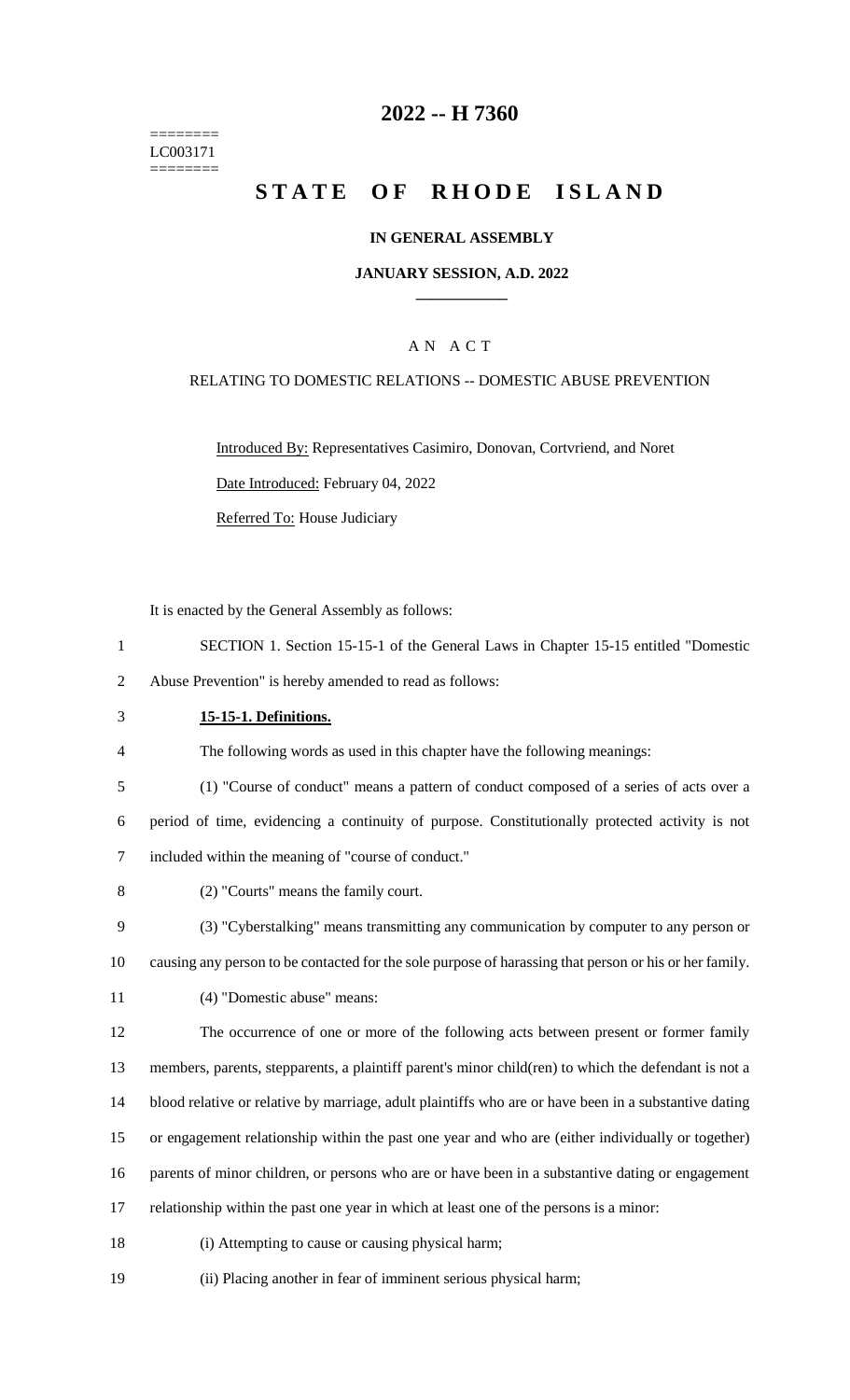(iii) Causing another to engage involuntarily in sexual relations by force, threat of force, or 2 duress; $-$ or (iv) Stalking or cyberstalking; or (v) Coercive control of another, which is a pattern of behavior that in purpose or effect 5 unreasonably interferes with a person's free will and personal liberty. "Coercive control" includes, but is not limited to, unreasonably engaging in any of the following: (A) Isolating another from friends, relatives or other sources of support; (B) Depriving another of basic necessities; (C) Controlling, regulating or monitoring another's movements, communications, daily 10 behavior, finances, economic resources or access to services; 11 (D) Compelling another by force, threat or intimidation, including, but not limited to, 12 threats based on actual or suspected immigration status, to: (I) Engage in conduct from which such individual has a right to abstain; or 14 (II) Abstain from conduct that such individual has a right to pursue; (E) Committing or threatening to commit cruelty to animals that intimidates another; or (F) Forced sex acts, or threats of a sexual nature, including, but not limited to, threatened 17 acts of sexual conduct, threats based on another's sexuality or threats to release sexual images. (5) "Harassing" means following a knowing and willful course of conduct directed at a specific person with the intent to seriously alarm, annoy, or bother the person, and which serves no legitimate purpose. The course of conduct must be such as would cause a reasonable person to suffer substantial emotional distress, or be in fear of bodily injury. (6) "Parents" mean persons who together are the legal parents of one or more children, regardless of their marital status or whether they have lived together at any time. (7) "Present or former family member" means the spouse, former spouse, minor children, stepchildren, a plaintiff parent's minor child(ren) to which the defendant is not a blood relative or relative by marriage, minor children of substantive dating partners, or persons who are related by blood or marriage. (8) "Sexual exploitation" means the occurrence of any of the following acts by any person who knowingly or willfully encourages, aids, or coerces any child under the age of eighteen (18) years: (i) Recruiting, employing, enticing, soliciting, isolating, harboring, transporting, providing, persuading, obtaining, or maintaining, or so attempting, any minor for the purposes of commercial sex acts or sexually explicit performances; or selling or purchasing a minor for the purposes of commercial sex acts.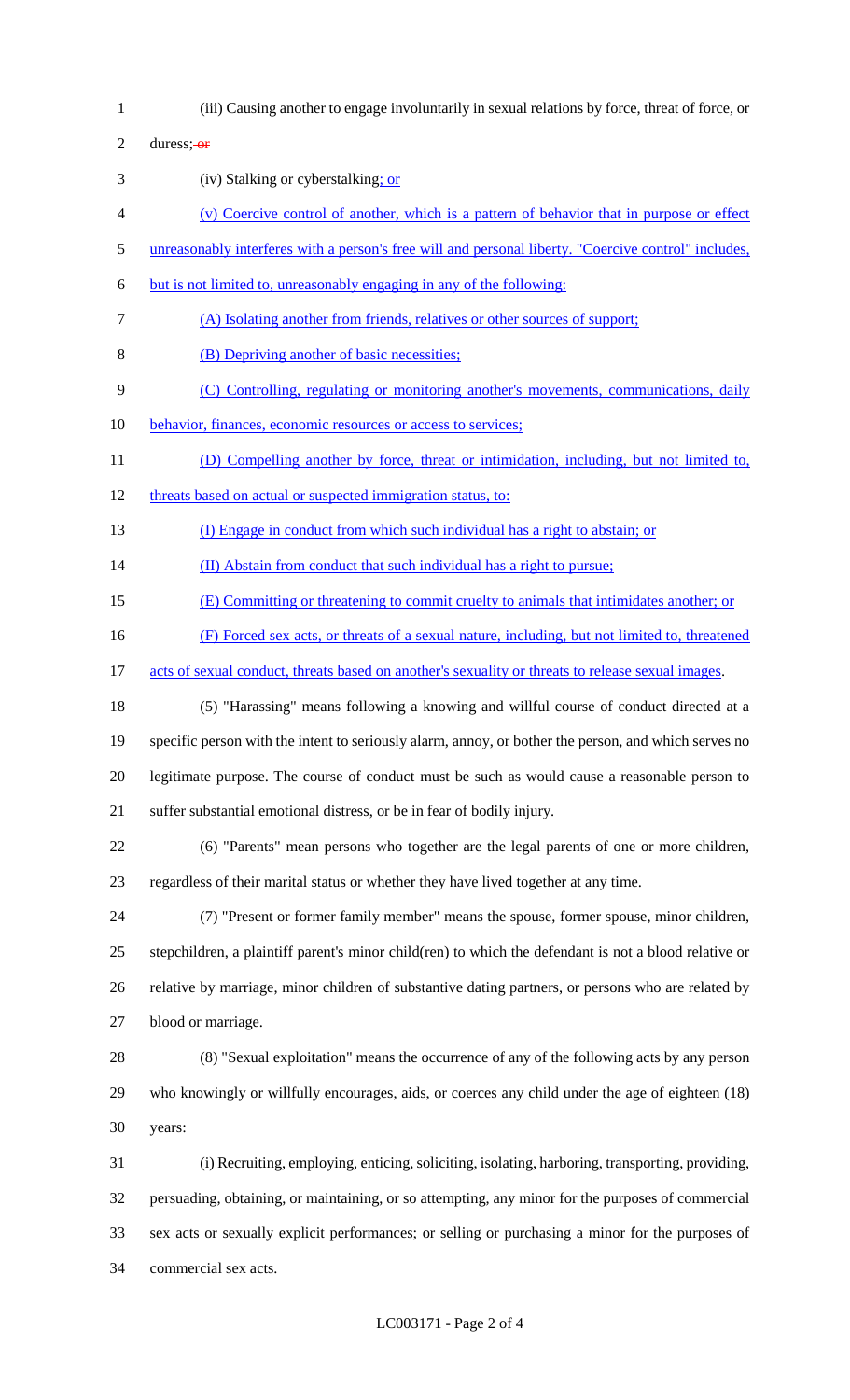(A) "Commercial sex act" means any sex act or sexually explicit performance on account of which anything of value is given, promised to, or received, directly or indirectly, by any person. (B) "Sexually explicit performance" means an act or show, intended to arouse, satisfy the sexual desires of, or appeal to the prurient interests of patrons or viewers, whether public or private, live, photographed, recorded, or videotaped.

 (9) "Stalking" means harassing another person or willfully, maliciously, and repeatedly following another person with the intent to place that person in reasonable fear of bodily injury.

 (10) "Substantive dating" or "engagement relationship" means a significant and personal/intimate relationship that shall be adjudged by the court's consideration of the following factors:

- (i) The length of time of the relationship;
- (ii) The type of relationship; and
- (iii) The frequency of interaction between the parties.
- SECTION 2. This act shall take effect upon passage.

======== LC003171 ========